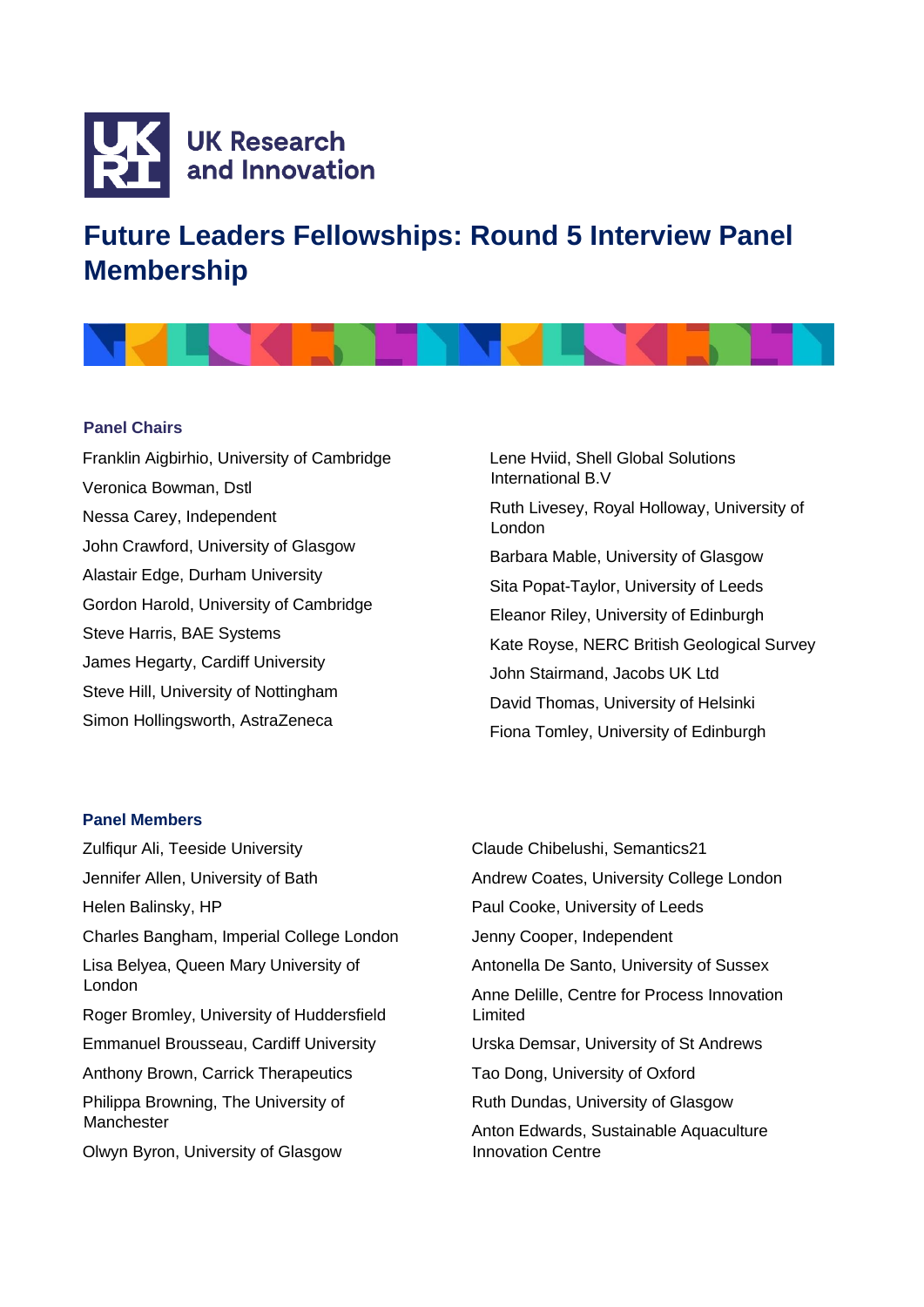Paul Evans, University of Sheffield Stuart Farrow, Cancer Research UK Antonio Feteira, Sheffield Hallam University Yang Gao, University of Surrey Sarah Gaunt, SPG Innovation Rachael Gooberman-Hill, University of Bristol John Greenman, University of Hull Tim Griffiths, Newcastle University Giles Hammond, University of Glasgow Rosie Harding, University of Birmingham Alwyn Hart, Environment Agency John Haycock, University of Sheffield Ben Johnson, Graphic Science Pavlos Lagoudakis, University of Southampton Colin Lambert, Lancaster University Jonathan Legh-Smith, BT Andrew Linn, University of Westminster Darshini Mahadevia, CEPT University Erika Mancini, University of Sussex Wellington Masamba, Botswana International **University** Sven Mattys, University of York Anne McArdle, University of Liverpool Peter McNaughton, King's College London David Mela, Retired (formerly Unilever) Nicole Metje, University of Birmingham Jocelyn Monroe, Royal Holloway, University of London Florence Mtambanengwe, University of Zimbabwe Linda Mulcahy, University of Oxford Ian Newington, LGC Ltd Joanna Norman, V&A Shane O'Neill, Keele University Donald Palmer, Royal Veterinary College Vivienne Parry, Genomics England Alessia Pasquazi, University of Sussex

Nicola Pearsall, Northumbria University Michelle Peckham, University of Leeds Roger Pickup, Lancaster University Richard Price, Pragmatic Tech David Pyle, University of Oxford Ian Reid, Siloton Ian Rivers, University of Strathclyde Yvonne Rogers, University College London Olivia Rossanese, Institute for Cancer Research Anne Rosser, Cardiff University Valerio Rossi, Unit9 Anthony Rowbottom, Lancashire Teaching Hospitals NHS Trust Marc Sarzi, Armagh Observatory Hazel Screen, Queen Mary University of London Louise Serpell, University of Sussex Trevor Sharp, University of Oxford Sarah Sharples, University of Nottingham David Shilston, Atkins Global Ravi Silva, University of Surrey Alison Sinclair, University of Sussex Malcolm Skingle, GSK Gabriela Slavcheva, Quantopticon Ltd Tom Stephenson, Cranfield University Andrea Streit, King's College London Allan Sudlow, The British Library Stephen Sweeney, University of Surrey Eriko Takano, The University of Manchester Krasimira Tsaneva-Atanasova, University of Exeter Tina van de Flierdt, Imperial College London Sarah Vickerstaff, University of Kent Paul Watson, Newcastle University Jennifer Wen, University of Warwick Mike White, The University of Manchester Pip Willcox, The National Archives